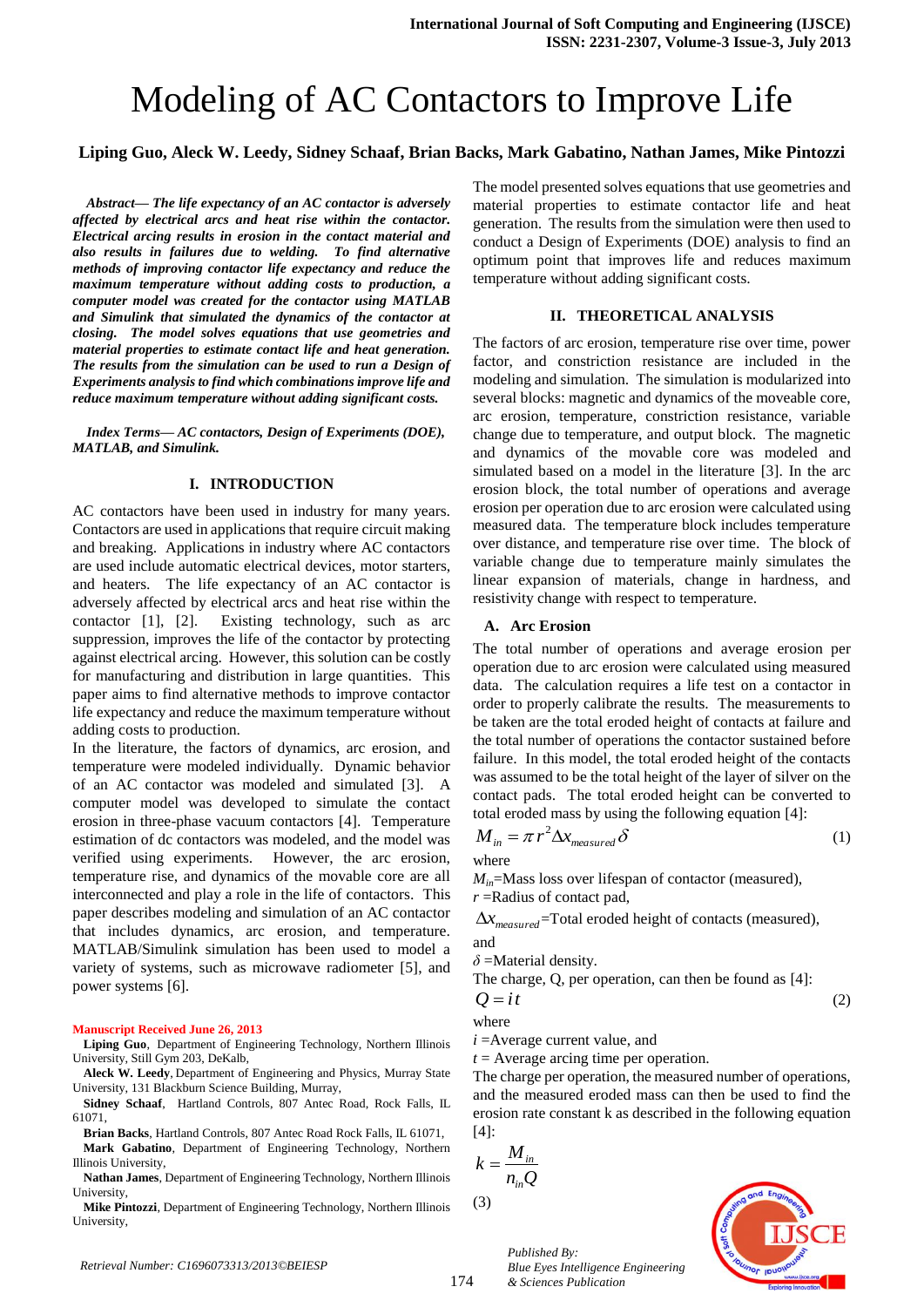where

 $n_{in}$  Total number of operations sustained before failure (measured).

The erosion rate constant can be used in the following equation to calculate the average height loss per operation [4]:

$$
\Delta x = \frac{kQ}{\pi \delta r^2} \tag{4}
$$

where

 $\Delta x$  =Average height loss per operation.

Equation (4) can be converted to average eroded mass per operation [4] as follows:

$$
M = \pi r^2 \delta \Delta x. \tag{5}
$$

The total number of operations can then be found by using the following equation [2]:

$$
n = \frac{\pi D_c^2 \left( h - \frac{D_A}{4} \right) \text{ASCD}}{4M} \tag{6}
$$

where

*Dc*=Diameter of contact pad,  $D_A$  = Diameter of arc, *h*=Height of contact pad, *ASCD*=Arc spot current density, and *M*=Mass change per operation due to arcing (in µg).

## **B. Temperature Distribution Over Contactor Bridge**

The calculation of the temperature distribution over the contactor bridge is based on a model developed by Paisios, et al. [7]. This model calculates the maximum temperature that certain parts of the contactor bridge in a one-pole DC contactor can reach given material properties and dimensions. It examines the thermal power as the current passes through the contacts and contactor carrier bridge. It takes into account the material properties of the contactor bridge and contact pads.

The thermal power is calculated from the left and right of the contact indicated by the arrow as shown in Figure 1. The temperature distribution was modeled first to find the temperature reached in the contacts and contactor bridge due to the flow of current. The model then looks at the steady-state temperature difference distribution.

#### **C. Temperature Over Time**

The temperature rise output is used to simulate the heat rise with respect to time on the contact pads as there is current flowing through them [7]. The calculation uses the maximum temperature from the temperature distribution over the contact bridge calculation as well as the ambient temperature as follows:

$$
T_{Rise} = \left[ -(T_{\text{max}} - AT)e^{-x} \right] + T_{\text{max}} \tag{7}
$$

where

*Tmax*=Maximum temperature from the temperature distribution calculation, and

*AT*=Ambient temperature.

Figure 2 shows the output of the temperature over time.

#### *Retrieval Number: C1696073313/2013©BEIESP*

# **D. Power Factor**

Different loads will result in different values of power factor. The inductance or capacitance in the load causes a phase difference between the voltage and current. Power factor is defined as the ratio between the average power and the apparent power. Power factor is included in the model presented.



**Figure 1. Side view of the contactor.**





#### **E. Constriction Resistance**

It was necessary to include constriction resistance in the model to be able to calculate the voltage drop across the contacts [8]. Constriction resistance was found by using the following equation [2]:

$$
R_c = \frac{\rho}{2} \sqrt{\frac{\pi H}{F}}
$$
\n(8)

where

*ρ*=Resistivity of contact pad material (Ohm meters), *H*=Hardness of contact pad material (Vickers), and F=Contact holding force (Newtons).



*Published By: Blue Eyes Intelligence Engineering & Sciences Publication*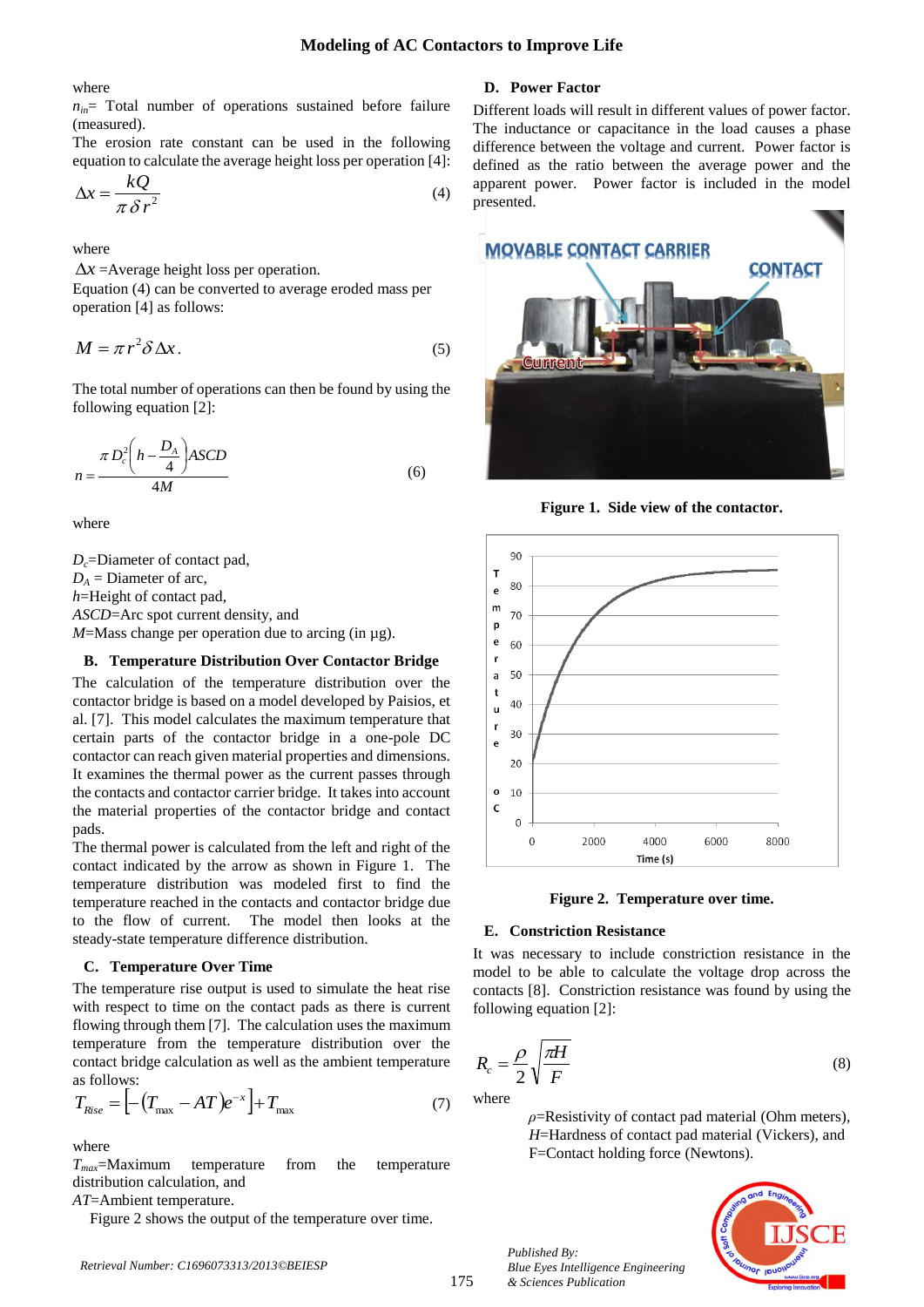The material hardness for AgCdO (10%) is  $6 - 10 \times 10^2$  $Nmm^{-2}$  [2]. The hardness is then fed into the model and changed as the temperature increases. The change in hardness due to temperature is found using the following equation [9]:

$$
H = Ae^{-BT} \tag{9}
$$

where

*H*=Final hardness (Vickers),

*A*=Hardness at T=0 Kelvin,

*T*=Temperature in Kelvin, and

*B*=Softening coefficient.

The contact force for constriction resistance was found by first analyzing the free body diagram (FBD) of the contactor bridge. The FBD when the contactor is closed is shown in [Figure 3](#page-2-0).

When the contactor is closed, the force necessary for holding the contacts against each other needs to be found. To determine this force, the basic free body diagram in Figure 3 was drawn to show the effective forces acting on the contacts. When the contactor is closed, the cores of the magnetics are resting against each other. Therefore, the weight of the magnetic core can be ignored. The main forces acting on the contacts were the moments about the points of contact, the spring force from the contact spring, and the mass of the contactor carrier bridge. When analyzing the FBD, the following is assumed since it is static [10]:

$$
\sum F_x = 0, \sum F_y = 0, \text{ and } \sum M = 0. \tag{10}
$$

After analyzing the forces of the FBD shown in Figure 3, the following is found:

$$
\sum F_y = 0 = Force(A) + Force(C) -
$$
  
Force(Spring) - Weight of the Bridge, (11)

and

$$
\sum M_A = -Force(Spring)*L_{AB} - Weight_{Bridge}*L_{AB}
$$
  
+  $F_C(L_{AB} + L_{BC}) = 0.$  (12)

By looking at the moment about point A, the force acting on point C can be found. This force is the contact holding force. The constriction resistance is then used to find the voltage drop as follows [2]:

$$
V_s = IR_c \,. \tag{13}
$$

The result is used in the maximum temperature described in Section II C.

#### **F. Resistivity, Resistance, and Contact Geometries**

The resistivity,  $\rho$ , used in calculating the constriction resistance also changes with temperature. The linear relationship between resistivity and temperature is found as [2]:

$$
\rho_T = \rho_0 \left[ 1 + \alpha (T - T_0) \right] \tag{14}
$$

where

 $\rho_T$  = Resistivity at the given temperature ( $\Omega$ .m),

 $\rho_0$  = Initial resistivity ( $\Omega$ .m),

- $\alpha$  = Temperature coefficient of resistance, to within about 20% up to the metal's melting point,
- $T =$  Temperature ( $^{\circ}$ C), and
- $T_0$  = Initial temperature (°C).

This linear relationship was used to find the resistance at the given temperature,  $R_T(\Omega)$ , by using the initial resistance,  $R_0$  $(Ω)$ . Similarly, the length, width, and height of the contacts and contactor bridge change with temperature in a linear relationship [10]:

$$
l_F = \alpha(\Delta T) + l_0 \tag{15}
$$

where

 $l_f$  = Final length at the given temperature,

 $l<sub>o</sub>$  = Initial length,

 $\alpha$  = Coefficient of expansion, and

*ΔT* = Change in temperature.



**Figure 3. Free body diagram.** 

## **III. SIMULATION RESULTS**

<span id="page-2-0"></span>After running the simulation, the results of the temperature distribution were obtained. The material selected for simulation studies was Silver Cadmium Oxide (AgCdO), which has been the standard contact material in contactors. Figure 4 shows the comparison of maximum temperature for nominal design values using the material of AgCdO, where point A and point C in Figure 3 are seen at approximately 90 mm and 110 mm respectively. Figure 5 shows the comparison of maximum temperature for design values at 10% below nominal design. Figure 6 shows the comparison of maximum temperature for design values at 10% above nominal design.



**Figure 4. Simulation results of comparison of maximum temperature for nominal design values using AgCdO.**

*Published By: Blue Eyes Intelligence Engineering & Sciences Publication* 

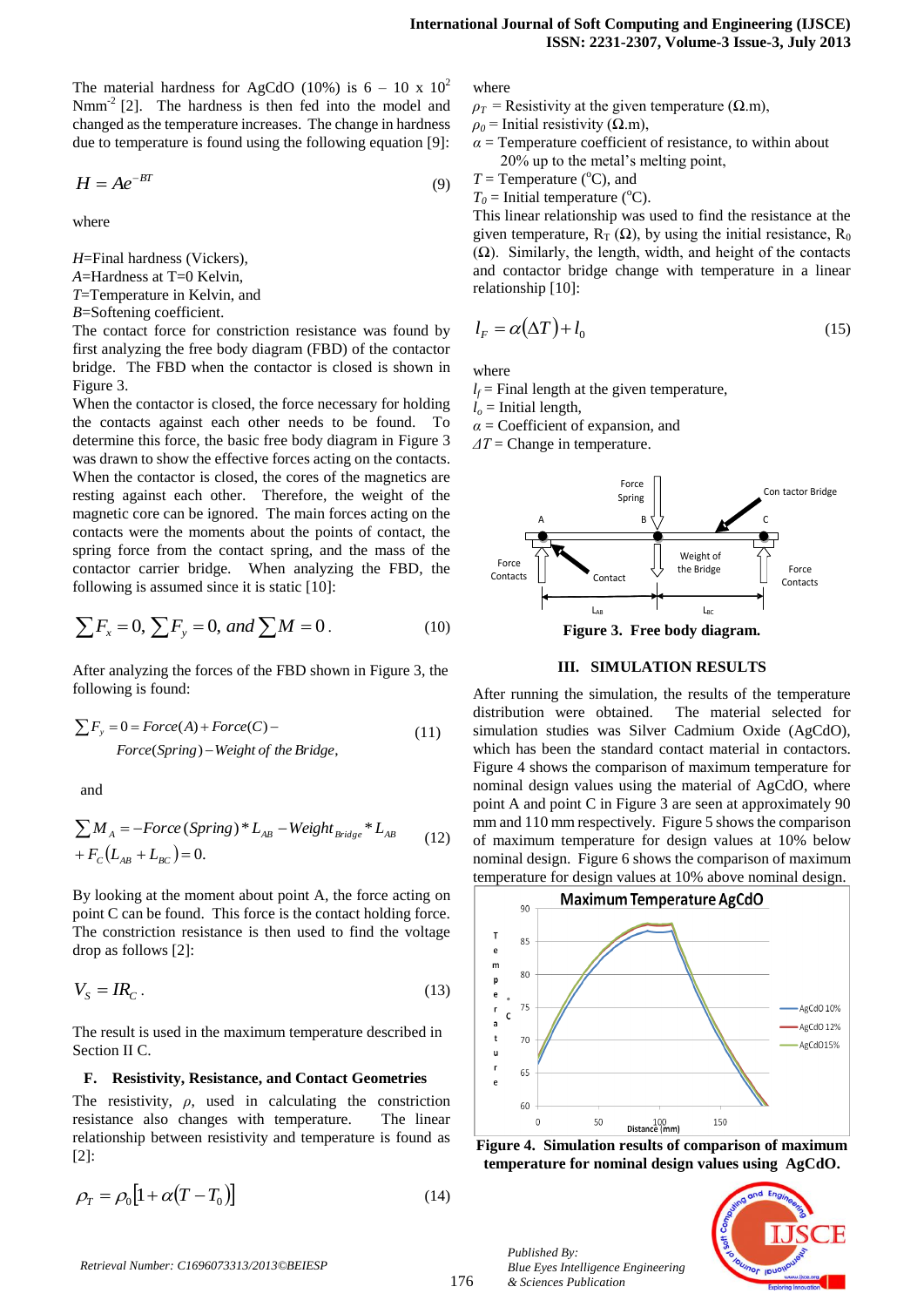

**Figure 5. Simulation results of comparison of maximum temperature for design values at 10% below nominal design using AgCdO.**



# **Figure 6. Simulation results of comparison of maximum temperature for design values at 10% above nominal design using AgCdO.**

# **IV. DESIGN OF EXPERIMENT (DOE) ANALYSIS**

A Design of Experiments (DoE) analysis was conducted using Design-Expert 8 software. This analysis plots multiple variables and their effect on certain specified responses. These interaction graphs can be used to determine how the variables interact and affect each response.

The following parameters were changed at +/- 10% of design value for the DoE analysis:

- Height of contacts (meters),
- Width of contacts (meters),
- Distance between contacts (millimeters),
- Height of contactor bridge (meters),
- Width of contactor bridge (meters),
- Length of contactor bridge (millimeters), and
- Elastic constant of contact springs (Newtons / meter).

These parameters were tested for AgCdO (10%), AgCdO (12%), and AgCdO (15%). The outputs being measured were the number of operations, maximum temperature, and constriction resistance. Figure 7 is a summary of data in Design-Expert 8 that was used for analysis of the AgCdO (10%) test.

The DoE analysis produces 2-axes interaction graphs. The y-axis represents the output response, and the x-axis represents the first input variable. The red line represents the second input variable at  $+10\%$ , and the black line represents the second input variable at -10%. An optimum point for the two variables can be found if the two lines have an intersection.

The two parameters that had the greatest effect on life and temperature are the height and width of the contacts. [Figure 8](#page-3-0), 9, and 10 shows the effect of contactor width and height on number of operations, on final temperature, and on constriction resistance, respectively. Table 1 summarizes the results of the DoE analysis with regard to maximum temperature and estimated contactor life for the given materials, each with the height and width of the contacts at +10%.



**Figure 7. Design summary for DOE analysis.**



<span id="page-3-0"></span>**Figure 8. Effect of contact width and height on number of operations.**



**Figure 9. Effect of contact width and height on final temperature.**